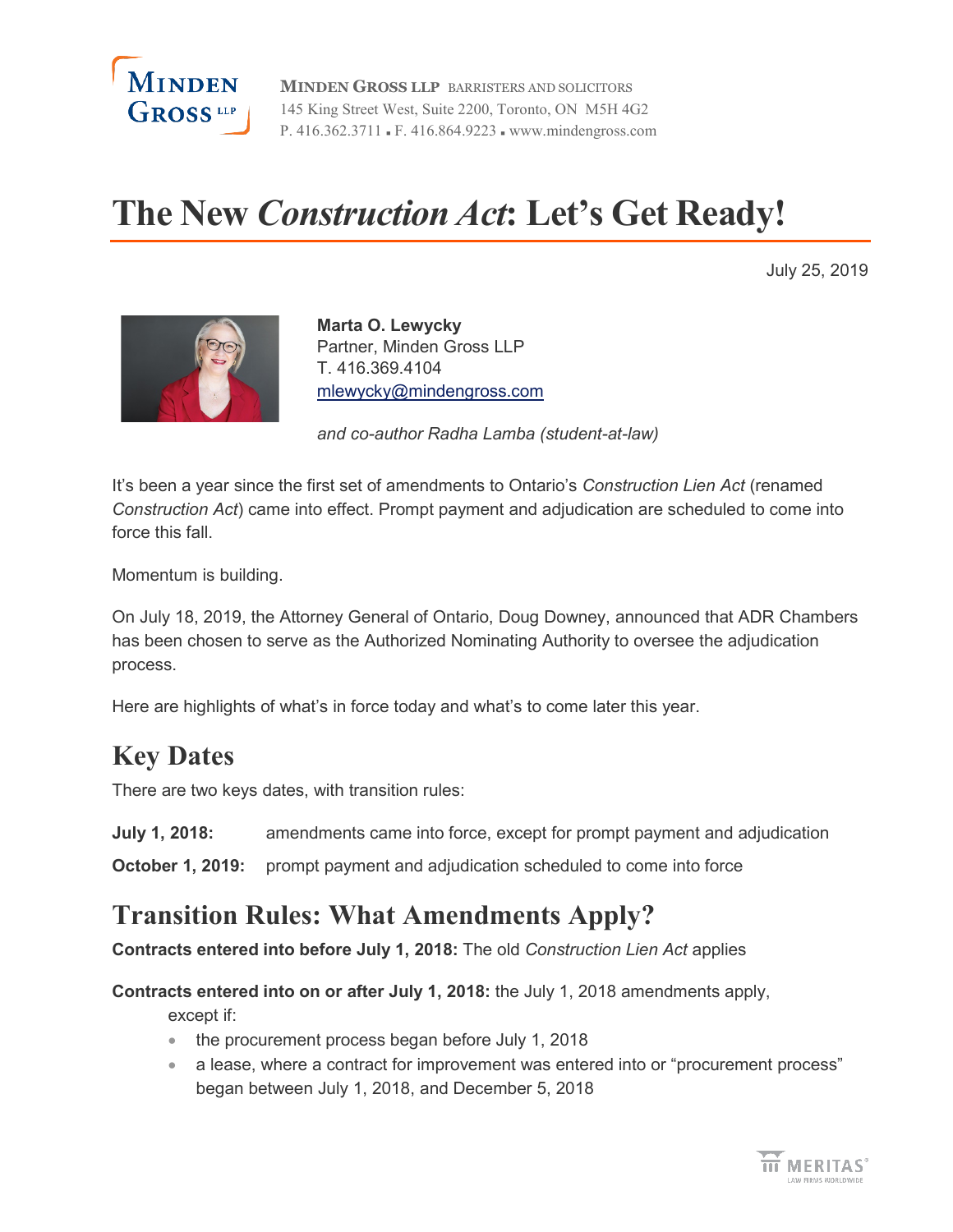

**Contracts entered into on or after October 1, 2019:** prompt payment and adjudication will apply,

except if:

• the procurement process began before October 1, 2019

## **Highlights of the July 1, 2018 Amendments: Longer Deadlines, Higher Thresholds, New Forms**

#### **1. Longer lien periods:**

- a. 60 days to preserve a lien (up from 45)
- b. 90 days to perfect a lien (up from 45)
- c. Must publish notice of contract termination (using a prescribed form).

#### **2. Holdbacks**

- a. Mandatory release, unless the payor publishes notice disputing payment (using a prescribed form)
- b. Annual or phased holdbacks for certain contracts of \$10 million or more
- c. Holdback can be a letter of credit or holdback release bond (using a prescribed form)
- d. Landlord required to hold back 10% from payment for an "improvement accounted for" in a lease, renewal, or other agreement with the landlord as a party.
- e. The landlord notice and disclaimer process under the old Act are gone; there will no longer be anything to prevent a landlord from being an "owner" if it meets the definition

#### **3. Right to Information**

a. Landlords must respond within 21 days to a written request for information including "state of accounts" between the landlord and the tenant

#### **4. Higher Substantial Performance and Completion Thresholds**

- a. "Substantial performance" threshold increased to \$1 million from \$500,000:
	- i. 3% of the first \$1 million of the contract price
	- ii. 2% of the next \$1 million, and
	- iii. 1% of the balance
- b. Completion is deemed achieved when the cost to complete is the lesser of 1% of the contract price and \$5,000

#### **5. Multiple Improvements**

a. Multiple improvements in a contract can be deemed under separate contracts if the contract so provides and the improvements are on non-contiguous lands

#### **6. Bonds**

a. Public contracts of \$500,000 or more require a labour & material payment bond and a performance bond with coverage of at least 50% of the contract price.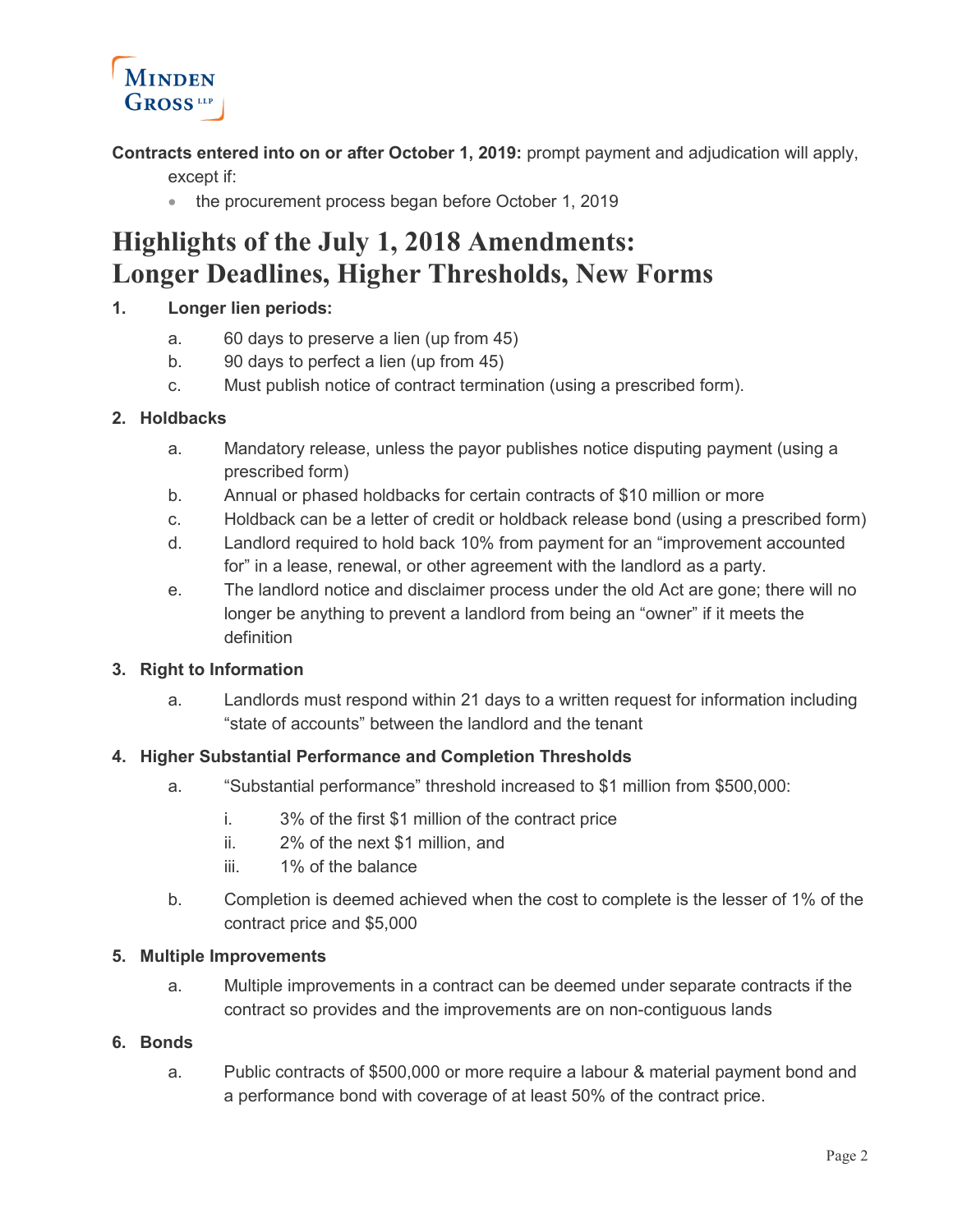

#### **7. Condominiums**

a. Unit owners can vacate a lien registered against the common elements of a condominium by paying into court or posting security in the amount of the proportionate share of the unit owner's interest in the common elements.

#### **8. Capital Repairs are now an "improvement"**

- a. Clarifies when a repair is construction vs maintenance:
	- i. Definition now includes a repair intended to extend the normal economic life or to improve the value or productivity.
	- ii. Specifically excludes maintenance work to prevent deterioration or to maintain in a normal, functional state.

## **October 1, 2019: Prompt Payment and Adjudication**

#### **1. Prompt Payment[1](#page-2-0)**

Payment deadlines are short, either pay or give notice of dispute. This applies along the construction chain. You cannot contract out of prompt payment deadlines.

#### **Owner:**

- Upon receipt of "proper invoice":
	- must pay (within 28 days) or give notice it is disputing invoice (within 14 days)
	- must pay all undisputed amounts

#### **Contractor:**

- Must pay subcontractor (within 7 days) or give subcontractor notice of non-payment (notice deadline will depend on whether Owner paid Contractor in full, in part, or not at all)
	- in certain cases, obliged to undertake to refer the matter to adjudication

#### **Subcontractors:**

Similar deadlines for the subcontractor to pay the sub-subcontractors and so on down the construction chain

#### **Invoices:**

- Cannot be conditional on pre-certification or owner approval (some exceptions)
- Monthly invoicing: parties can agree to a different schedule
- Act sets out the minimum requirements of a "proper invoice". Parties can supplement with their own requirements so long as they don't conflict with the Act

<span id="page-2-0"></span> $1$  Recourse should be to the Act for complete deadline details.